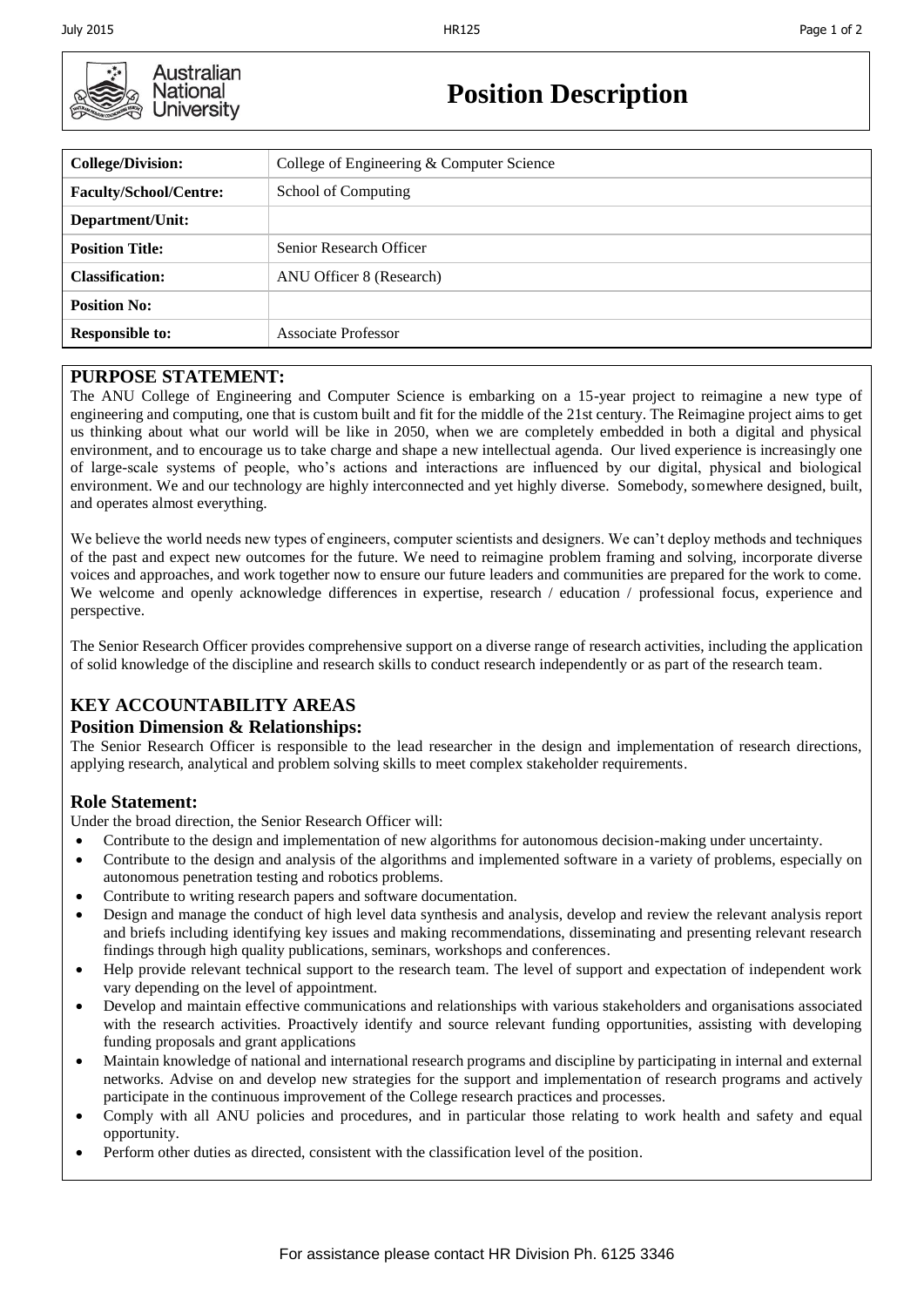# **SELECTION CRITERIA:**

- 1. Fluency in C++ programming, and good understanding of Python programming.
- 2. Comfortable working in Linux / \*nix environment.
- 3. Understanding and experience in the implementation of a variety of graph and tree data structures.
- 4. Understanding of sampling-based motion planning (e.g., Probabilistic Roadmap) and decision-making under uncertainty frameworks, in particular Markov Decision Processes / Partially Observable Markov Decision Processes will be a plus.
- 5. Postgraduate qualification, or progress towards postgraduate qualifications in a Computer Science, Artificial Intelligence, or Robotics will be a plus. However, solid undergraduate/Master in the mentioned area are also welcome.
- 6. Demonstrated high interpersonal and leadership skills, including experience in supervising junior staff and an ability to negotiate and influence a wide range of stakeholders.
- 7. Demonstrated high level verbal and written communication skills, including extensive experience writing speeches and strategies, producing high quality publications and briefs, project progress reports and various research related papers.
- 8. Proven organisational and project-management skills and attention to detail, with a demonstrated ability to prioritise own workload and to work effectively under limited supervision, meet competing deadlines and deliver high-quality outcomes.
- 9. A demonstrated high level of understanding of OH&S and equal opportunity principles and policies and a commitment to their application in a university context.

*The ANU conducts background checks on potential employees, and employment in this position is conditional on satisfactory results in accordance with the [Background Checking Procedure](https://policies.anu.edu.au/ppl/document/ANUP_6311242) which sets out the types of checks required by each type of position.*

| <b>Supervisor/Delegate Signature:</b> |                  | Date:   | 21 February 2022 |
|---------------------------------------|------------------|---------|------------------|
| Printed Name:                         | Hanna Kurniawati | Uni ID: | U6503991         |

#### **References:**

[General Staff Classification Descriptors](http://hr.anu.edu.au/employment-at-anu/enterprise-agreement/2013-2016/schedule-5-professional-staff-classification-descriptiors)